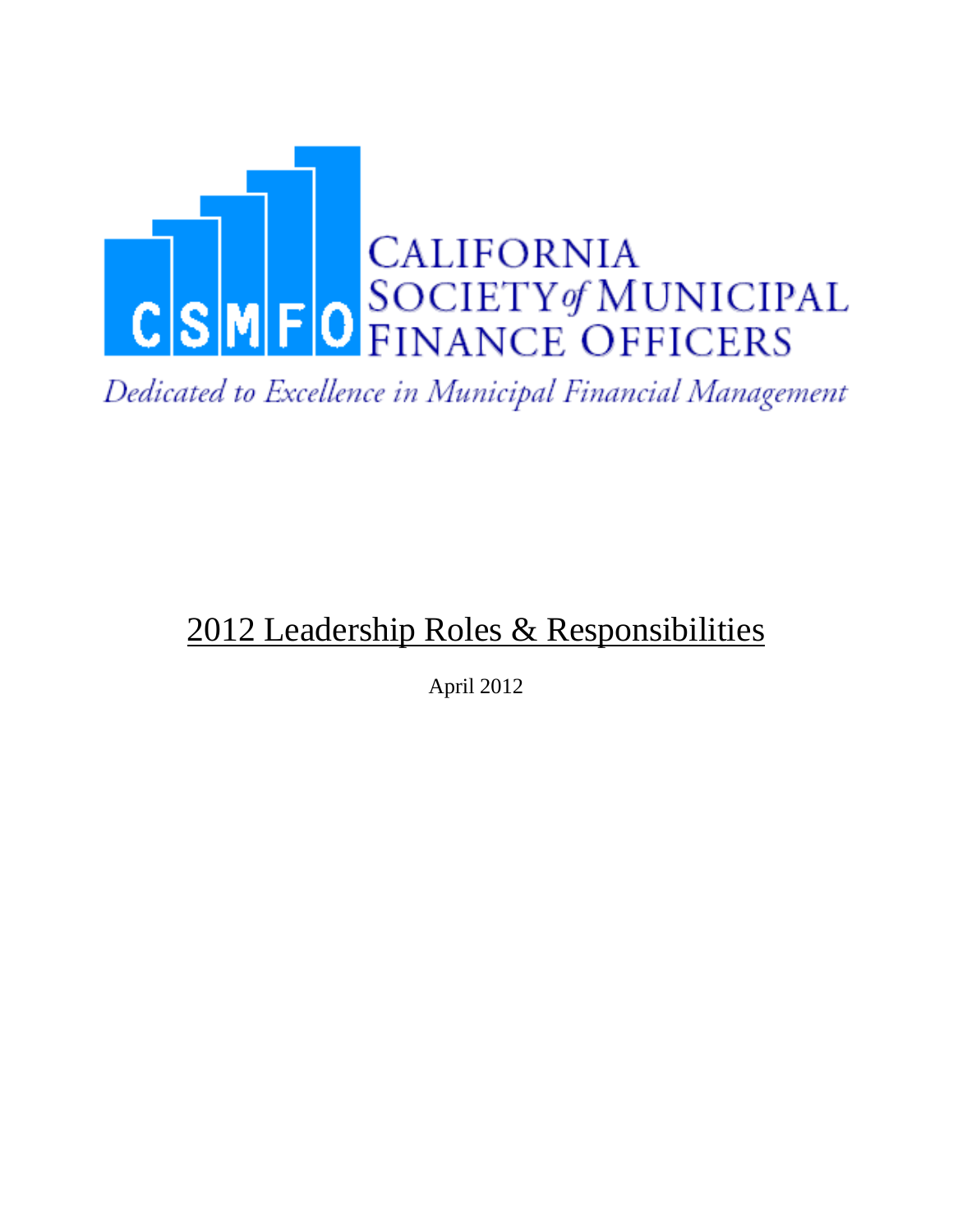#### CALIFORNIA SOCIETY OF MUNICIPAL FINANCE OFFICERS 2012 Leadership Roles & Responsibilities

#### **TABLE OF CONTENTS**

Consultants identified herein:

**Executive Director/Secretary** Meeting Coordinator Director of Communications

Melissa Dixon Teri Anticevich **Ashley Bradley**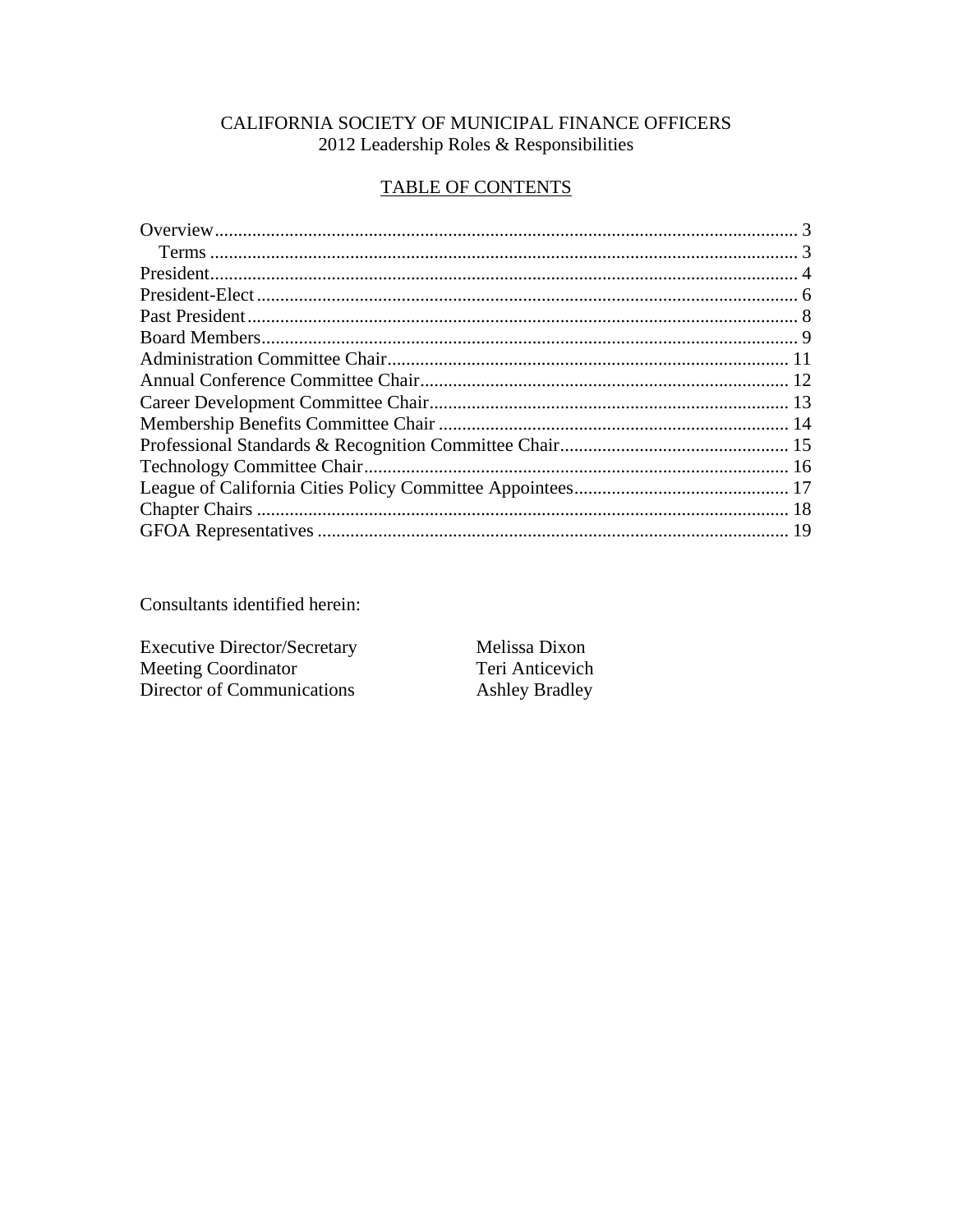#### **Overview**

This document is intended to provide an overview of the roles and responsibilities for each of the volunteer leadership positions within CSMFO. While it is intended to be comprehensive, the Bylaws and policy manual are the governing documents and should be referenced in the event of a discrepancy.

#### *Terms*

The new officers, Board members and committee appointees take office with the first day of the Annual Conference. For 2012, that day is Tuesday, February 28. Until that time, the 2011 officers, Board members and committees are still active.

The League Policy Committee appointments take effect on November 1 of the previous year or upon appointment, whichever occurs first.

Chapter chair terms vary by chapter. Consult your chapter leadership for more information.

GFOA representative appointments take effect upon appointment.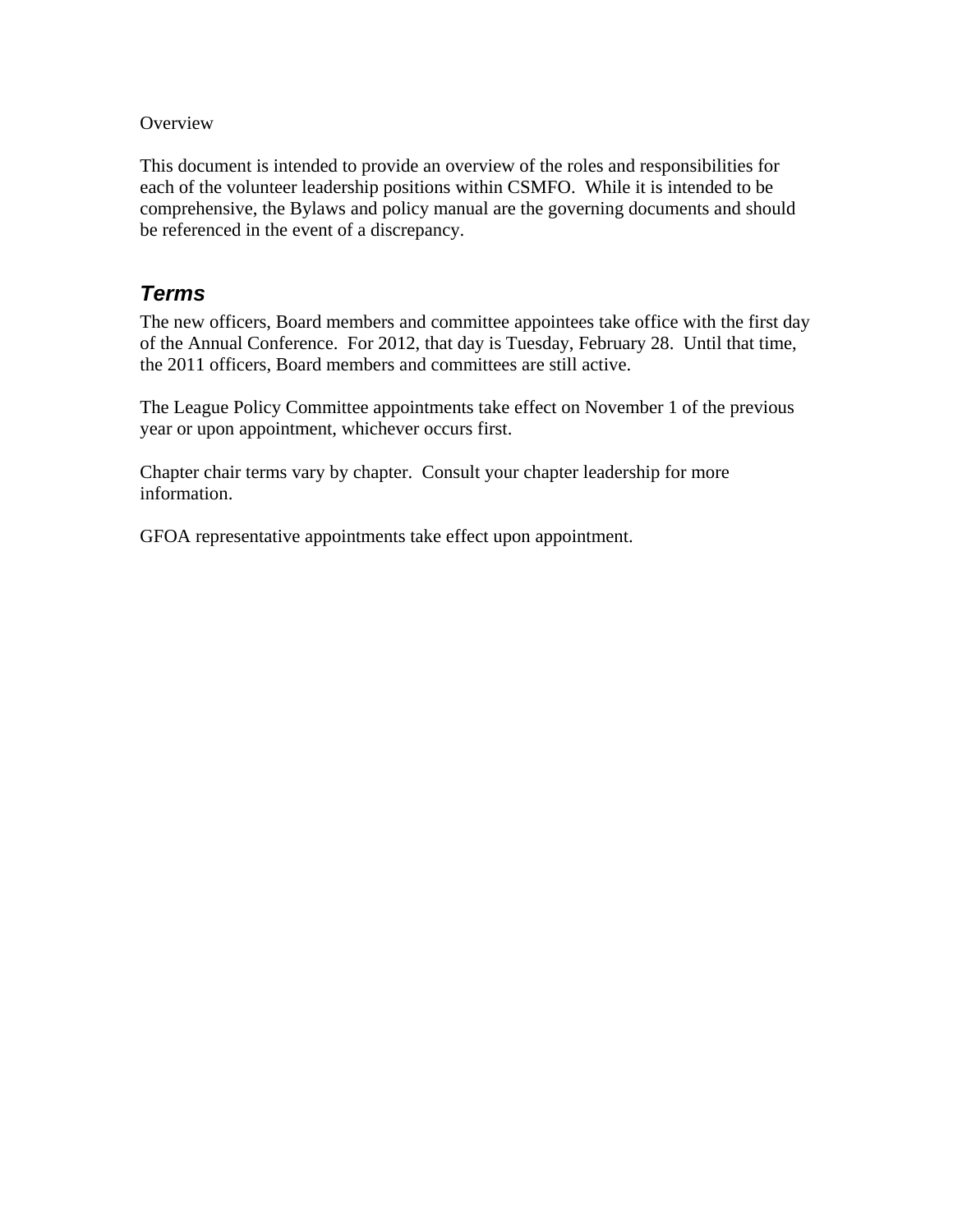## **President Laura Nomura**

It is the primary responsibility of the CSMFO President to be the leader of and spokesperson for the organization. The CSMFO President should:

- Conduct him/herself at CSMFO functions and in her professional and personal life in a manner becoming of the CSMFO leadership.
- Be outwardly supportive of decisions made by the majority of the CSMFO Board of Directors, regardless of personal opinions.
- Chair all Board of Directors meetings.
- Chair all Executive Committee meetings.
- Review monthly financials; review and approve check runs.
- Host/emcee the Annual Conference at which the presidency begins.
- Submit a President's Message each month to the Director of Communications by the  $25<sup>th</sup>$  of the month for the following month's MiniNews issue, beginning on February 25 for the March issue.
- Coordinate, in conjunction with **Executive Director**, CSMFO reception at GFOA's Annual Conference.
- Attend conferences as the representative of CSMFO. Complimentary registrations and hotel stays are provided for AGFOA, CMTA, OMFOA and WFOA. CSMFO will reimburse for travel, incidentals and any meals not provided, as well as registration and hotel for GFOA:

 Oregon Municipal Finance Officers Association (OMFOA) March 4-7, 2012, Bend, OR

 Alaska Government Finance Officers Association (AGFOA) April 18-20, 2012, Soldotna, AK November 12-14, 2012, Anchorage, AK

 California Municipal Treasurers Association (CMTA) April 18-20, 2012, Sacramento, CA

 Government Finance Officers Association (GFOA) June 10-13, 2012, Chicago, IL

 Washington Finance Officers Association (WFOA) September 11-14, 2012, Kennewick, WA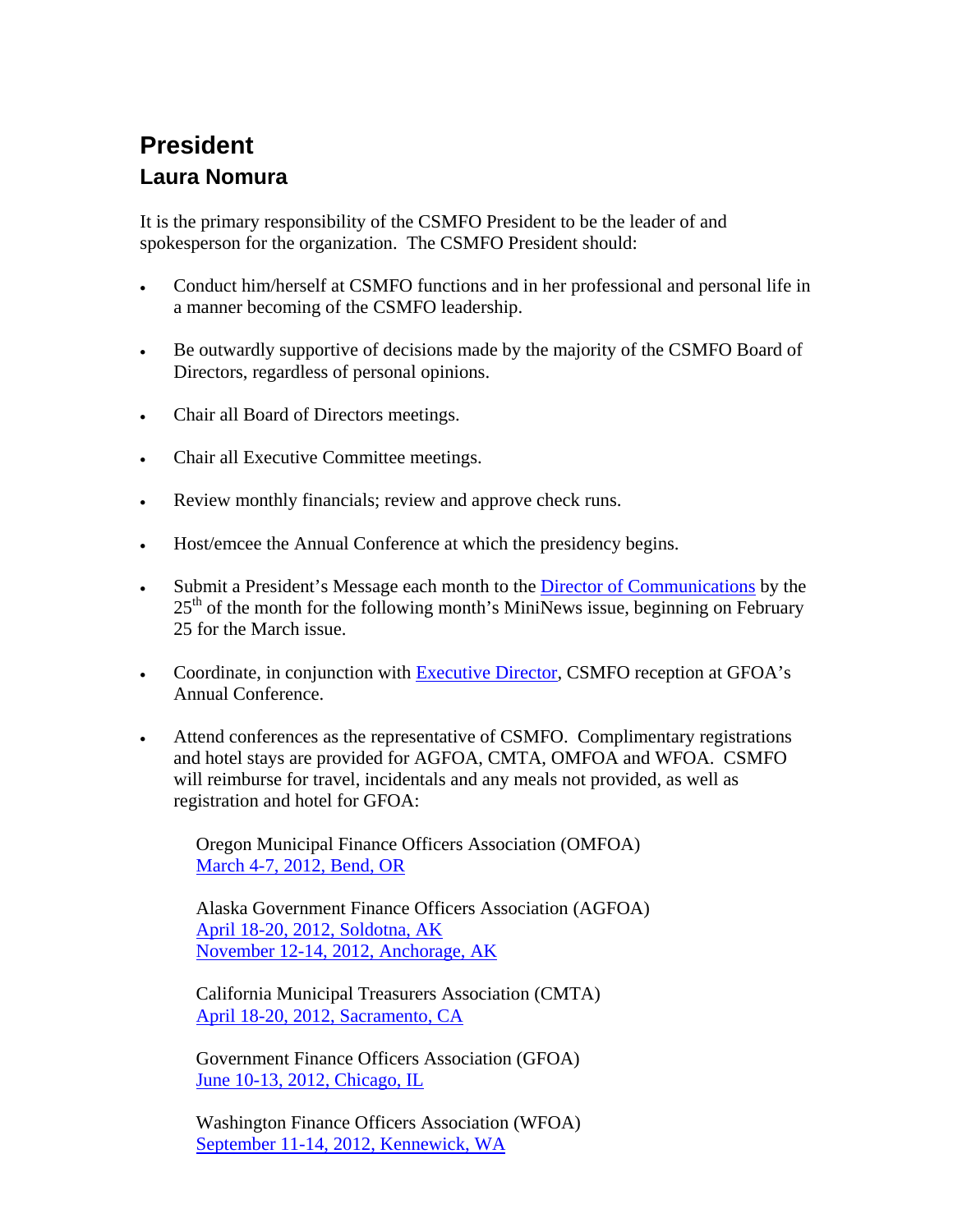(President continued)

- It is customary to provide a small gift to the president of each association that provides CSMFO with complimentary registration and hotel accommodations. Typically these gifts are \$50-100, and have in the past included items such as a wine and cheese basket. Expenses are recorded under the President's Expense line in the budget.
- Appoint Nominating Committee by October 1 annually. Nominating Committee should consist of:

 President-Elect President Past President One current Board member One committee chair Two chapter chairs Two members at large (who are not current Board members)

- Participate in the Nominating Committee. Identify, contact and confirm nominees for Board Member North, Board Member South and President-Elect. Participate in conference call with Nominating Committee prior to November 1 to finalize slate.
- Determine location of Board dinner held in conjunction with the League of California Cities' Finance Institute (typically held in early December). Coordinate with Executive Director.
- Discuss with the President-Elect what, if any, gifts or tokens of appreciation to present to staff, etc. at the conference.
- Submit report on goals to the Director of Communications for the Annual Report by January 15.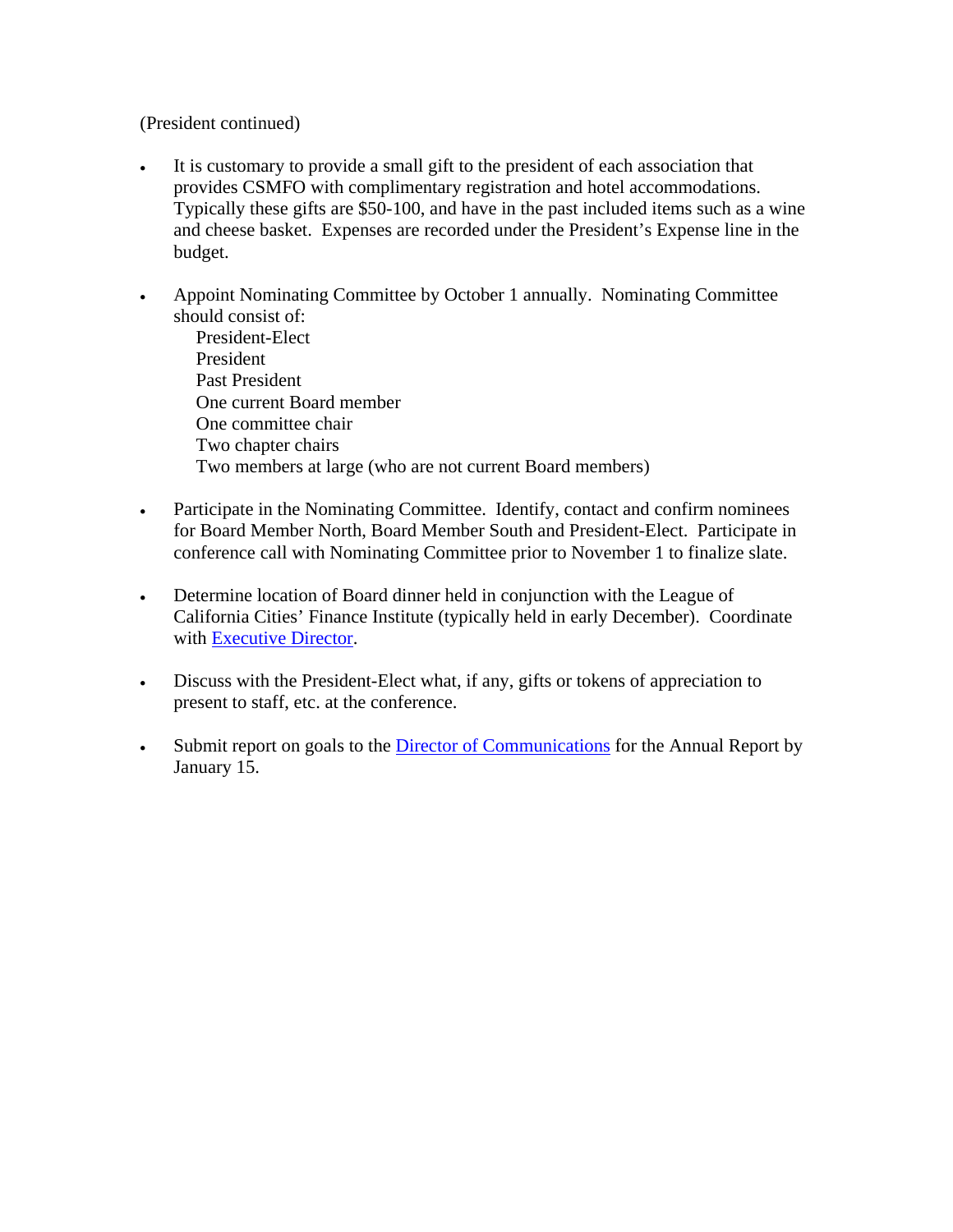### **President-Elect Pauline Marx**

It is the role of the CSMFO President-Elect to spend the year in this position learning from the President and training to be the leader of and spokesperson for the organization in the following year. The CSMFO President-Elect should:

- Conduct him/herself at CSMFO functions and in her professional and personal life in a manner becoming of the CSMFO leadership.
- Be outwardly supportive of decisions made by the majority of the CSMFO Board of Directors, regardless of personal opinions.
- Attend all Board of Directors meetings.
- Attend all Executive Committee meetings. Chair meetings in the President's absence.
- Review monthly financials; review and approve check runs.
- Invite members to your conference in Oakland during the final day of the 2012 Annual Conference.
- Chair the Host Committee for the following year's conference. The finance director of the host city should be your first consideration for a Co-Chair. Typically the committee consists of 10-12 CSMFO members that are geographically nearby, and should include both government and commercial members for a broad overall perspective. Host Committee meetings should begin in the month of April, and all Host Committee/Annual Conference activities should be coordinated through the Meeting Coordinator.
- Determine dates for the Fall Planning Session; coordinate through the Executive Director.
- Identify Facilitator for the Planning Session, and coordinate the content/structure of the day therewith. A contract with Don Maruska exists for 2012, but President-Elect has veto power.
- Prepare 2013 operational budget in collaboration with Executive Director.
- Choose team-building activity and dinner venue for Planning Session; coordinate with Executive Director (who works with Meeting Coordinator on logistics).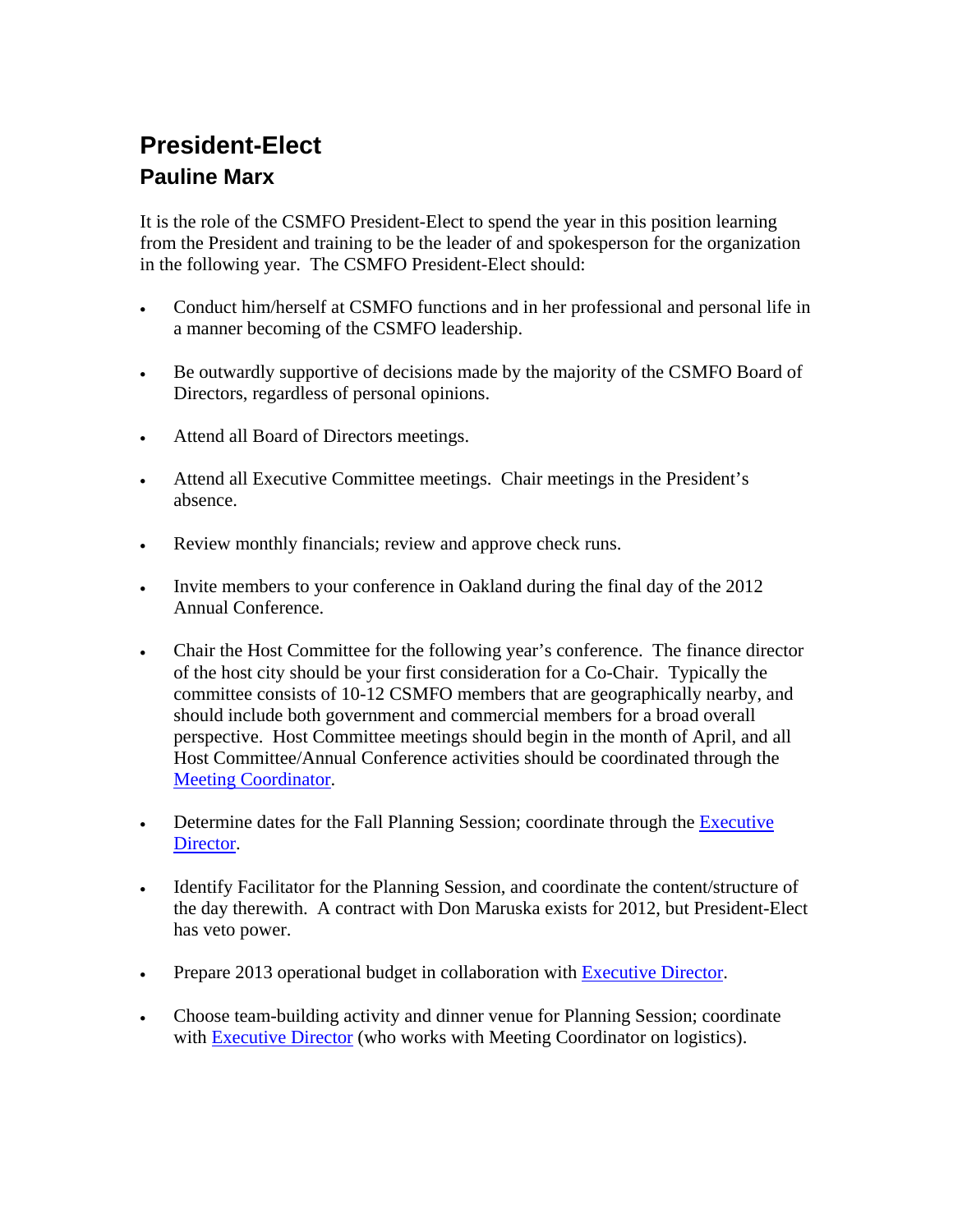(President-Elect continued)

- Chair the Nominating Committee. During the month of October, task Nominating Committee members with identifying, contacting and confirming nominees for Board Member North, Board Member South and President-Elect. Conduct conference call with Nominating Committee prior to November 1 to finalize slate. Submit slate to Executive Director no later than November 1.
- Begin thinking of possible recipients for the Distinguished Service Award. Order necessary plaque within four (4) weeks of the conference.
- Work with Executive Director to finalize verbiage for President's plaque, to be awarded at the conference.
- The President-Elect appoints the League Policy Committee representatives from CSMFO. Appointments are due by October 31 annually.
- The President-Elect appoints all chair, vice chair, senior advisor and Board liaison positions for all standing committees for the following year. In November/December, begin thinking about committee appointments and start contacting potential appointees. Have all appointments confirmed by January 10.
- Confirm GFOA representatives for another year of service; find replacement representatives as necessary.
- Discuss with the President what, if any, gifts or tokens of appreciation to present to staff, etc. at the conference.
- Submit report on goals to the Director of Communications for the Annual Report by January 15.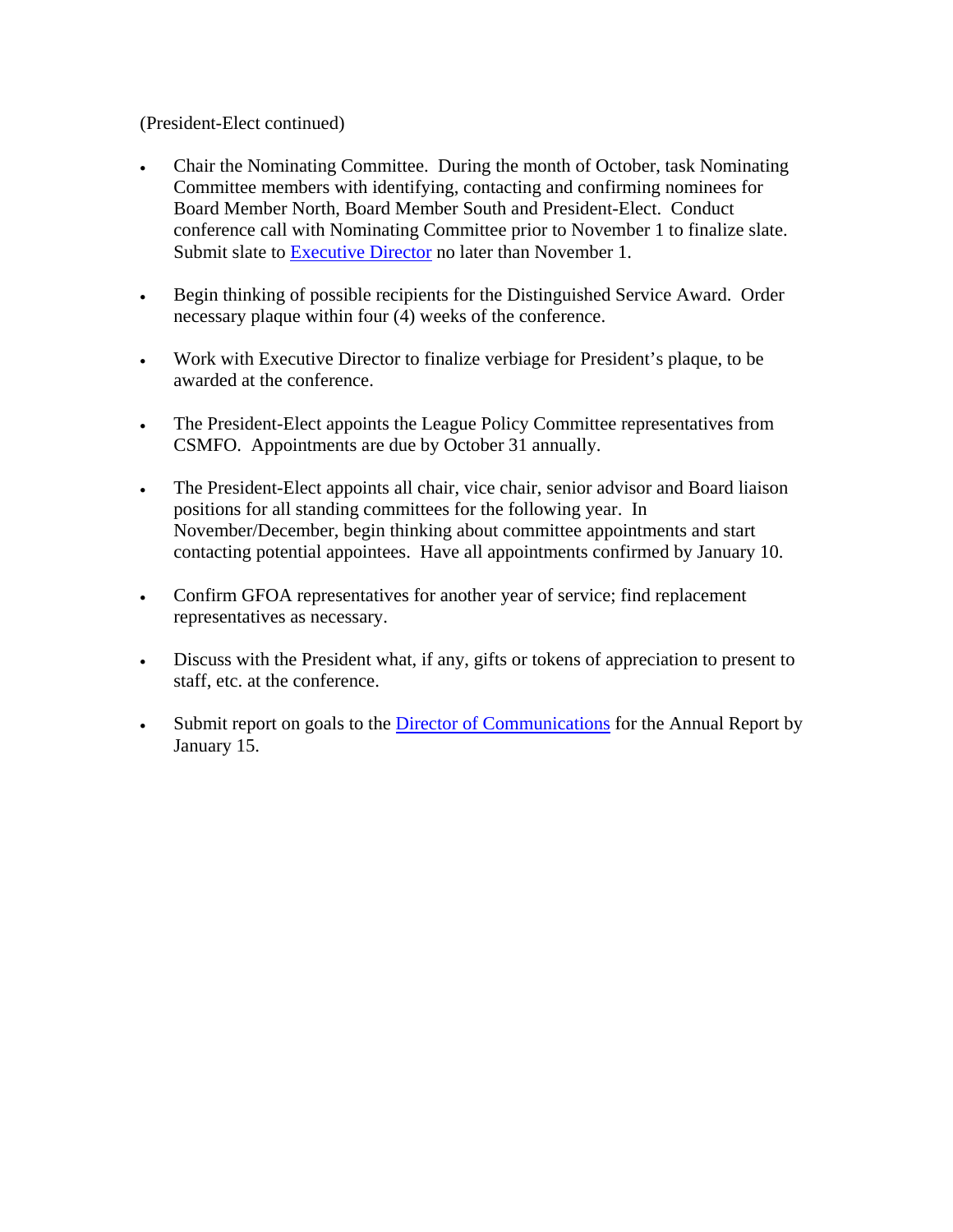### **Past President Scott Johnson**

It is the role of the CSMFO Past President to serve as a mentor and advisor to the President and President-Elect. The CSMFO Past President should:

- Conduct him/herself at CSMFO functions and in his professional and personal lives in a manner becoming of the CSMFO leadership.
- Be outwardly supportive of decisions made by the majority of the CSMFO Board of Directors, regardless of personal opinions.
- Attend all Board of Directors meetings. Chair meetings in the President's absence.
- Attend all Executive Committee meetings.
- Review monthly financials; review and approve check runs.
- Serve as Chapter Chair Liaison. Conduct at least two (2) conference calls annually, inviting all chapter chairs to attend. Purpose of calls is to check in with each chapter, ensure everyone is meeting (at least once annually; monthly to every-other-month is preferable), exchange ideas for speakers and resources, etc. If a chapter is without a chair, it is the responsibility of the Chapter Chair Liaison to find a candidate to fill the position. Provide all new and existing chapter chairs with support.
- Participate in the Nominating Committee. Identify, contact and confirm nominees for Board Member North, Board Member South and President-Elect. Participate in conference call with Nominating Committee prior to November 1 to finalize slate.
- Submit report on goals to the Director of Communications for the Annual Report by January 15.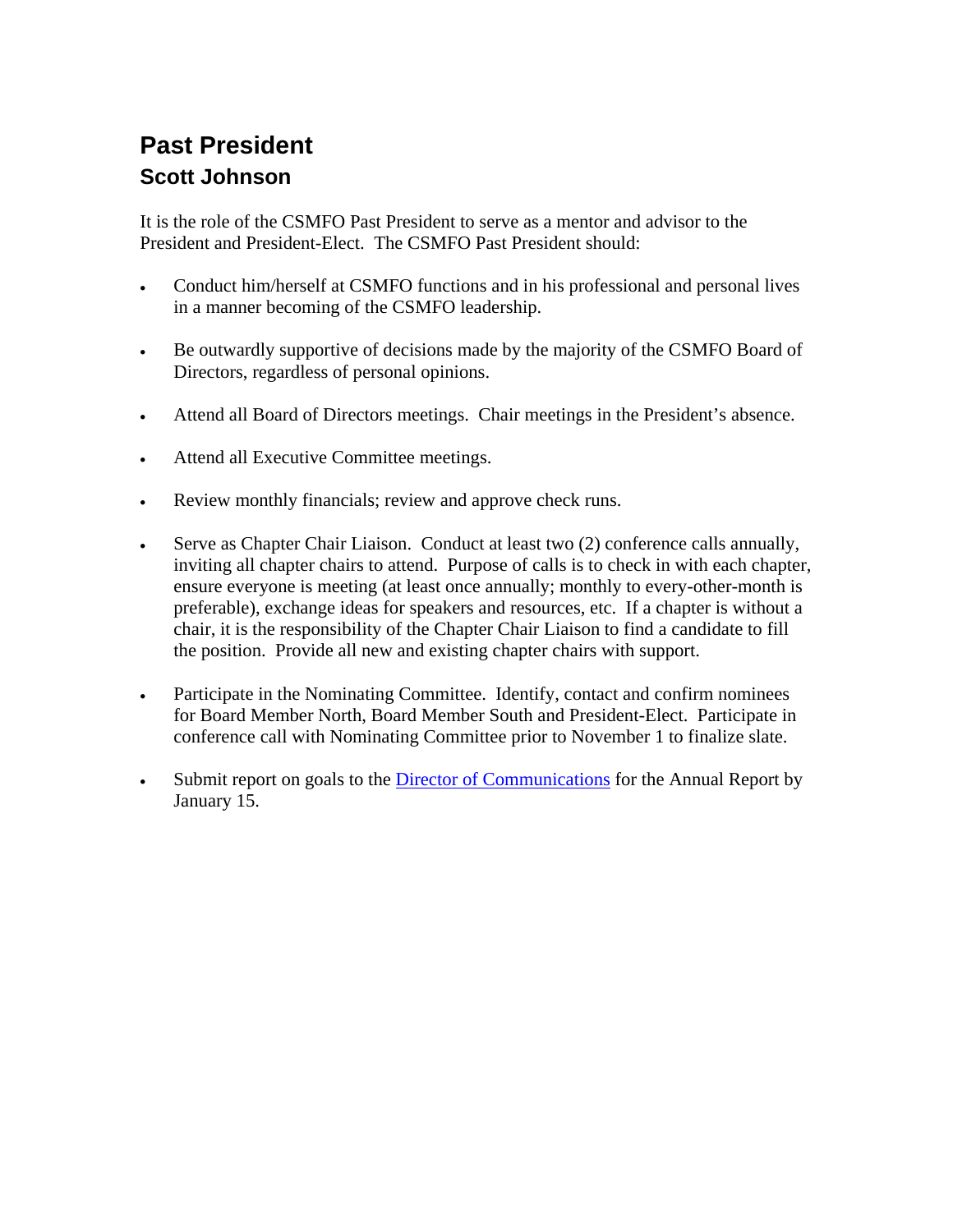#### **Board Members**

It is the role of the CSMFO Board of Directors to provide leadership and policy direction for the organization as a whole. The Board of Directors is responsible for making decisions that will ultimately have a positive affect on CSMFO's governance, administration, internal and external perception and the like.

Each Board member is responsible for the following:

- Conduct themselves at CSMFO functions and in their professional and personal lives in a manner becoming of the CSMFO leadership.
- Be outwardly supportive of decisions made by the majority of the CSMFO Board of Directors, regardless of personal opinions.
- Attend all Board of Directors meetings.
- In their capacity as Board Liaison to their committee:
	- Attend all committee meetings.
	- Provide guidance as necessary on committee activities.
	- Ensure goals assigned to the committee (as outlined in the 2012 Strategic Objectives) are completed during the year.
	- Present committee updates to the Board of Directors in the absence of the committee leadership.
- In their capacity as Board Liaison to their assigned chapters:
	- Attend at least one chapter meeting.
	- Make contact with each chapter chair, introduce themselves and offer any assistance in finding speakers, requesting funding from the Board of Directors, finding meeting locations, etc.
	- If chapter is not active, follow up with chair to ensure a meeting is held during the year. Preference is a meeting held every one to two months.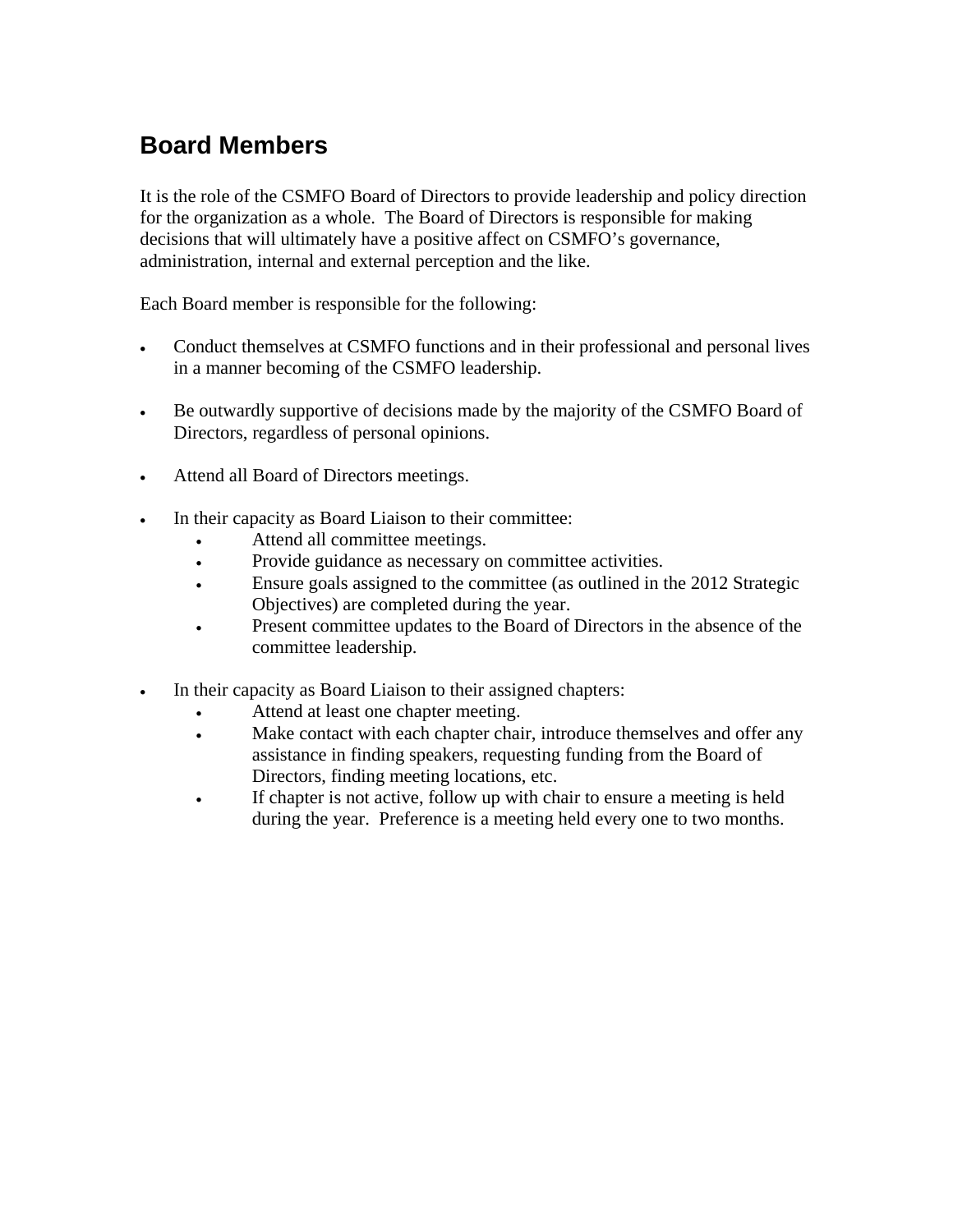(Board Members continued)

| <b>2012</b> Appointments |                            |                                          |  |
|--------------------------|----------------------------|------------------------------------------|--|
| <b>Board Member</b>      | <b>Committee</b>           | <b>Chapters</b>                          |  |
| John Adams               | Technology                 | Central Los Angeles, Channel Counties,   |  |
|                          |                            | San Gabriel Valley                       |  |
| Teri Albrecht            | <b>Membership Benefits</b> | Central Coast, Central Valley, South San |  |
|                          |                            | Joaquin                                  |  |
| Pamela Arends-           | <b>Annual Conference</b>   | Orange County, San Diego County,         |  |
| King                     |                            | South Bay (LA)                           |  |
| Drew Corbett             | Career Development         | Monterey Bay, Peninsula, Sacramento      |  |
| Jesse Takahashi          | Administration             | East Bay, North Coast, Northeast         |  |
|                          |                            | <b>Counties, Northwest Counties</b>      |  |
| Terri                    | Professional Standards &   | Coachella Valley, Desert Mountain,       |  |
| Willoughby               | Recognition                | <b>Imperial County, Inland Empire</b>    |  |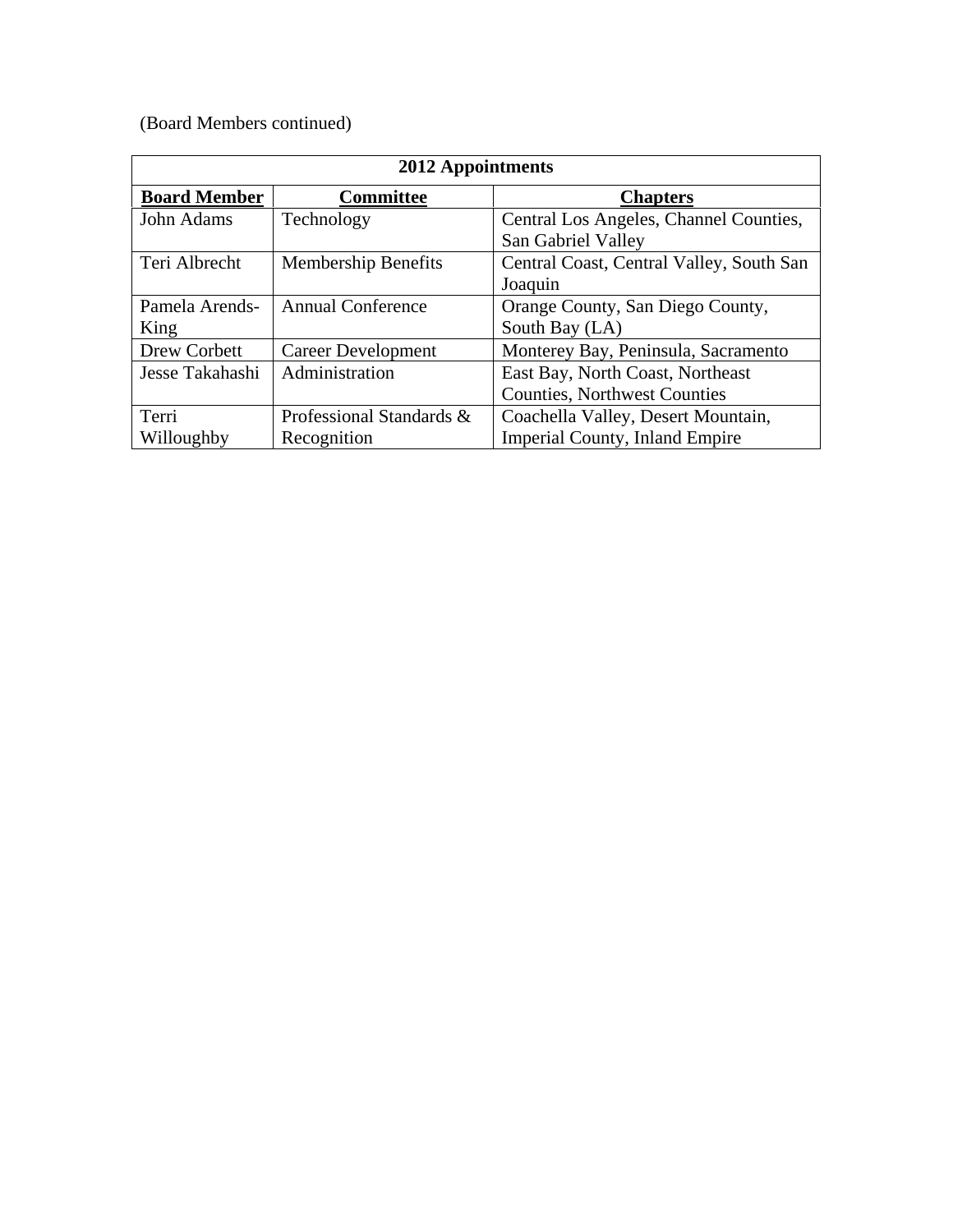### **Administration Committee Chair Steve Heide**

It is the role of the CSMFO Administration Committee to coordinate various administrative aspects necessary for the smooth and effective operation of CSMFO. The Committee Chair should:

- Conduct him/herself at CSMFO functions and in his professional and personal lives in a manner becoming of the CSMFO leadership.
- Be outwardly supportive of decisions made by the majority of the CSMFO Board of Directors, regardless of personal opinions.
- Attend Board of Directors meetings to keep the Board apprised of committee activities.
- Review the monthly financial statements prepared by the organization's management company; review and approve check runs prepared by same.
- Monitor, negotiate and make recommendations to the Board on consultant contracts, as necessary.
- Conduct RFPs for consultant services as requested by the Board.
- Conduct an annual survey of the CSMFO leadership regarding consultant services. Share results with the Board at the annual Planning Session.
- Support the Board's strategic objectives, and take appropriate steps to complete annual goals by year-end.
- Chair regularly scheduled committee meetings to ensure the work of the committee is completed in an efficient and timely manner.
- Communicate regularly with Executive Director on matters affecting committee activities.
- Submit report on goals to the Director of Communications for the Annual Report by January 15.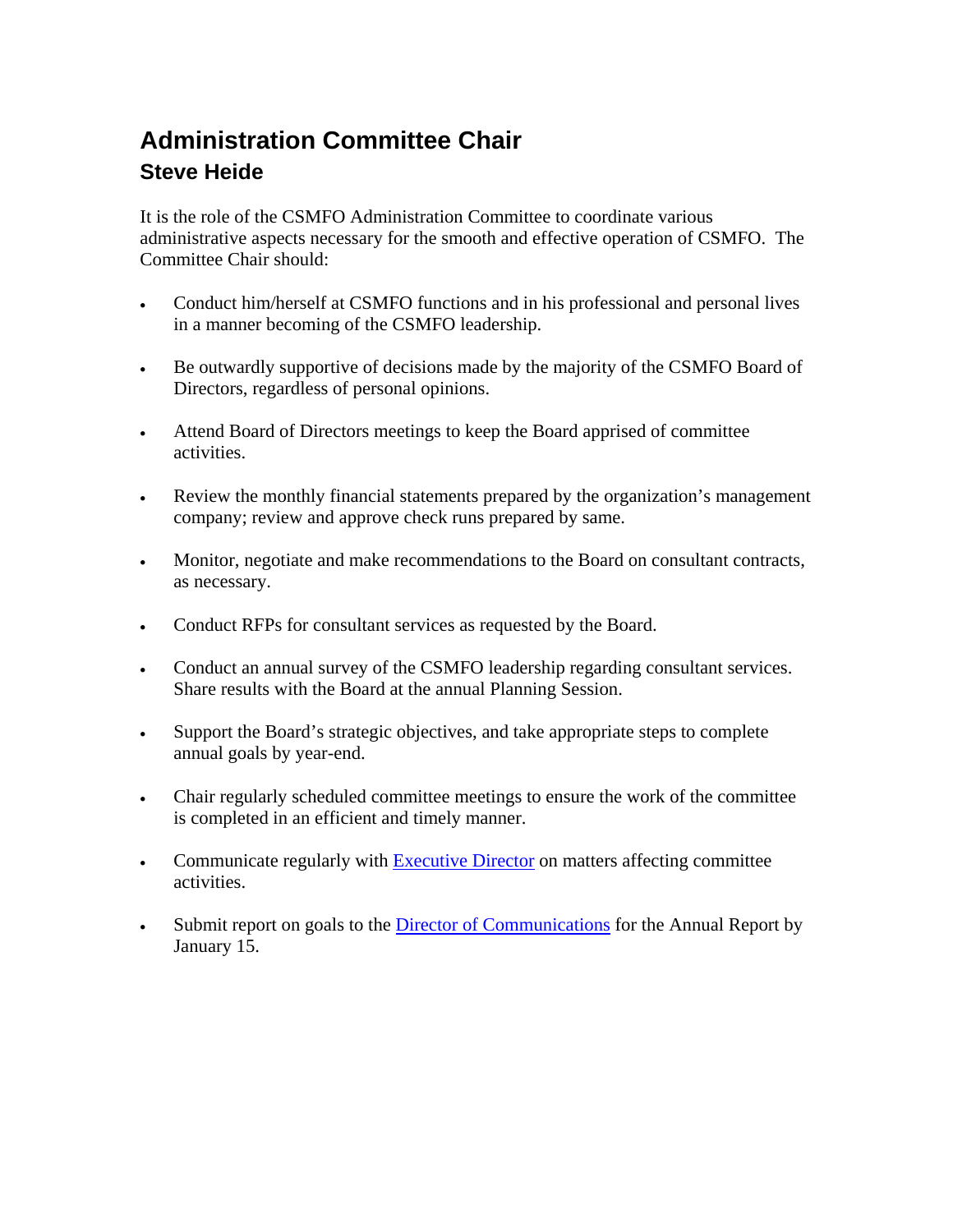### **Annual Conference Committee Chair Mary Dodge**

It is the role of the CSMFO Annual Conference Committee to identify and recommend to the Board of Directors annual conference host venues for upcoming conferences. The Committee Chair should:

- Conduct him/herself at CSMFO functions and in her professional and personal lives in a manner becoming of the CSMFO leadership.
- Be outwardly supportive of decisions made by the majority of the CSMFO Board of Directors, regardless of personal opinions.
- Attend Board of Directors meetings to keep the Board apprised of committee activities.
- Communicate with the Meeting Coordinator regarding possible host cities for upcoming conferences.
- Work with Meeting Coordinator to schedule site visits to potential venues in order to assess their potential as a future host for the CSMFO Annual Conference. Priority should be given to venues with ample space for a vendor hall.
- Present recommendation on conference sites for Board approval.
- Work with the Meeting Coordinator and Executive Director as needed to keep the Annual Conference Handbook up to date.
- Support the Board's strategic objectives, and take appropriate steps to complete annual goals by year-end.
- Chair regularly scheduled committee meetings to ensure the work of the committee is completed in an efficient and timely manner.
- Communicate regularly with Executive Director on matters affecting committee activities.
- Submit report on goals to the Director of Communications for the Annual Report by January 15.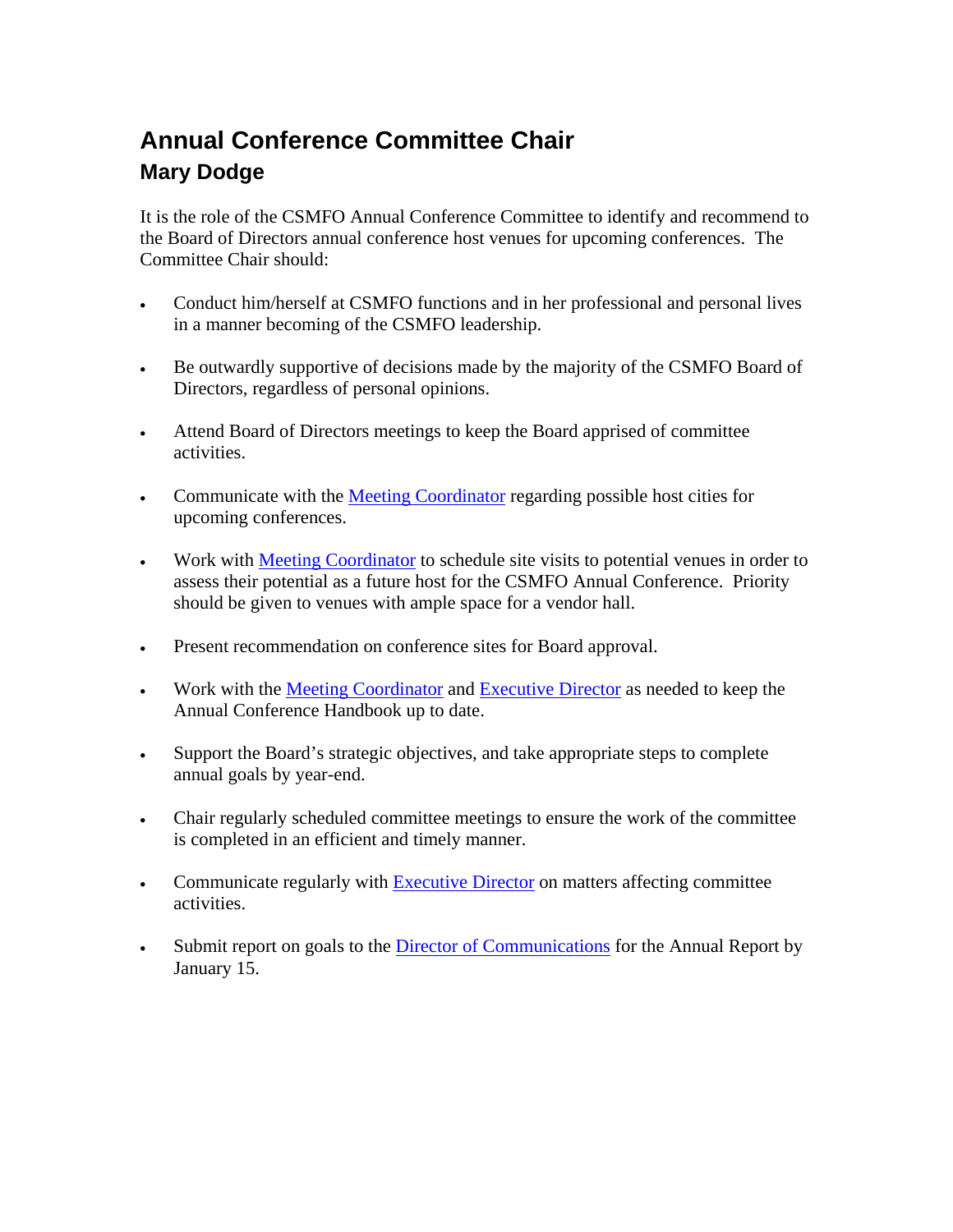### **Career Development Committee Chair Margaret Moggia**

It is the role of the CSMFO Career Development Committee to manage the educational activities of the organization. The Committee Chair should:

- Conduct him/herself at CSMFO functions and in her professional and personal lives in a manner becoming of the CSMFO leadership.
- Be outwardly supportive of decisions made by the majority of the CSMFO Board of Directors, regardless of personal opinions.
- Attend Board of Directors meetings to keep the Board apprised of committee activities.
- Identify and coordinate with consultants to provide educational opportunities for the webinars, including webinars, bridge calls, one-day seminar and the annual Weekend Training.
- Collaborate with other organizations where possible to provide efficient and effective educational opportunities to the membership.
- Conduct surveys as necessary to determine the educational needs and demands of the membership.
- Support the Board's strategic objectives, and take appropriate steps to complete annual goals by year-end.
- Chair regularly scheduled committee meetings to ensure the work of the committee is completed in an efficient and timely manner.
- Communicate regularly with Executive Director on matters affecting committee activities.
- Submit report on goals to the Director of Communications for the Annual Report by January 15.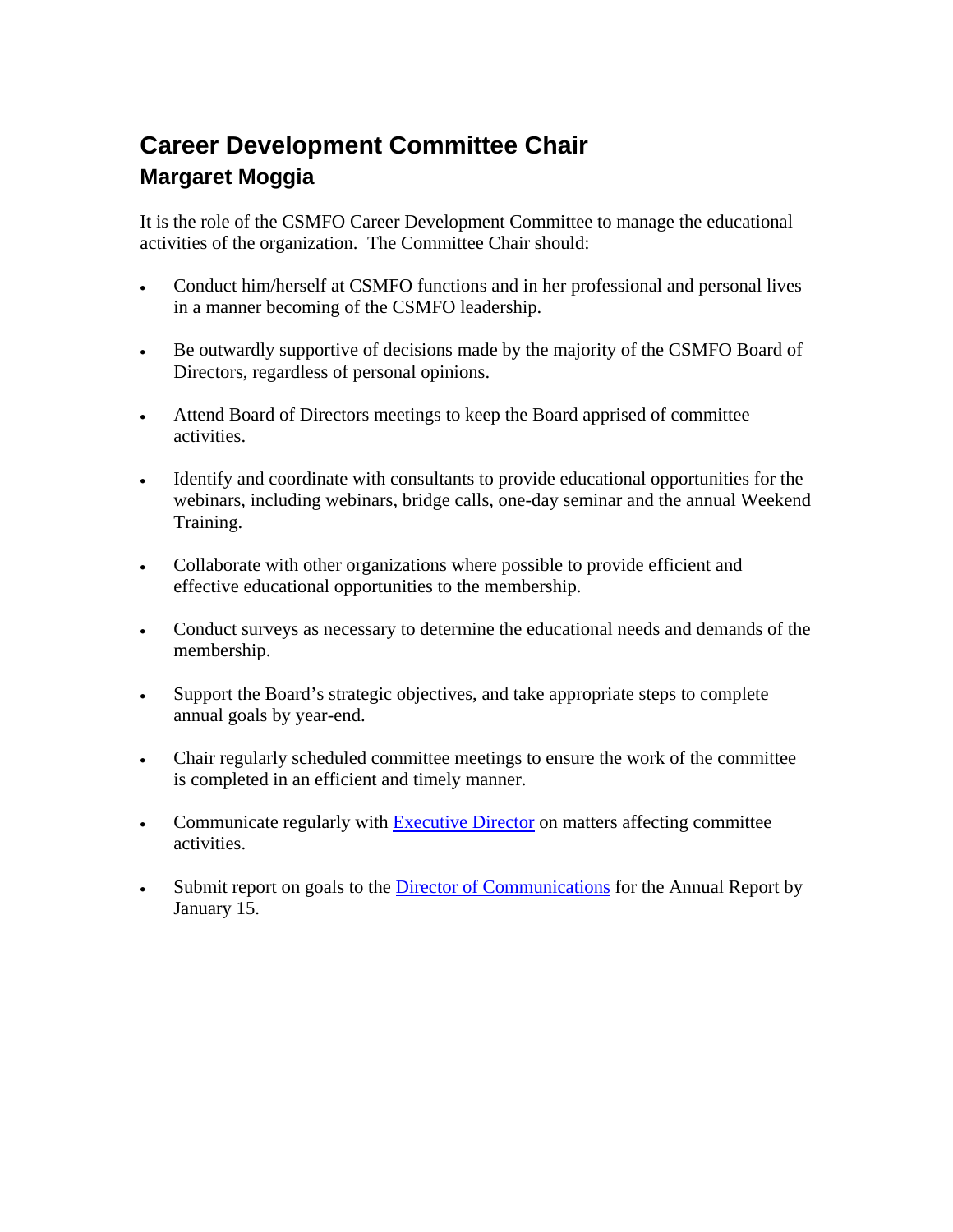### **Membership Benefits Committee Chair Christy Pinuelas**

It is the role of the CSMFO Membership Benefits Committee to oversee the membership activities of the organization. The Committee Chair should:

- Conduct him/herself at CSMFO functions and in her professional and personal lives in a manner becoming of the CSMFO leadership.
- Be outwardly supportive of decisions made by the majority of the CSMFO Board of Directors, regardless of personal opinions.
- Attend Board of Directors meetings to keep the Board apprised of committee activities.
- Work with staff to manage the membership renewal process annually, including approving all renewal communications prior to distribution. First renewal notices are sent November 1 annually.
- Develop recruitment plans to increase membership in CSMFO.
- Review membership structures periodically to determine optimal framework for the organization.
- Identify and secure new member benefits where possible.
- Develop and maintain list of benefits that are provided with the annual membership fee.
- Work with staff to identify those that did not renew their membership, and coordinate follow-up contacts among the committee, chapter chairs and Board members.
- Support the Board's strategic objectives, and take appropriate steps to complete annual goals by year-end.
- Chair regularly scheduled committee meetings to ensure the work of the committee is completed in an efficient and timely manner.
- Communicate regularly with Executive Director on matters affecting committee activities
- Submit report on goals to the Director of Communications for the Annual Report by January 15.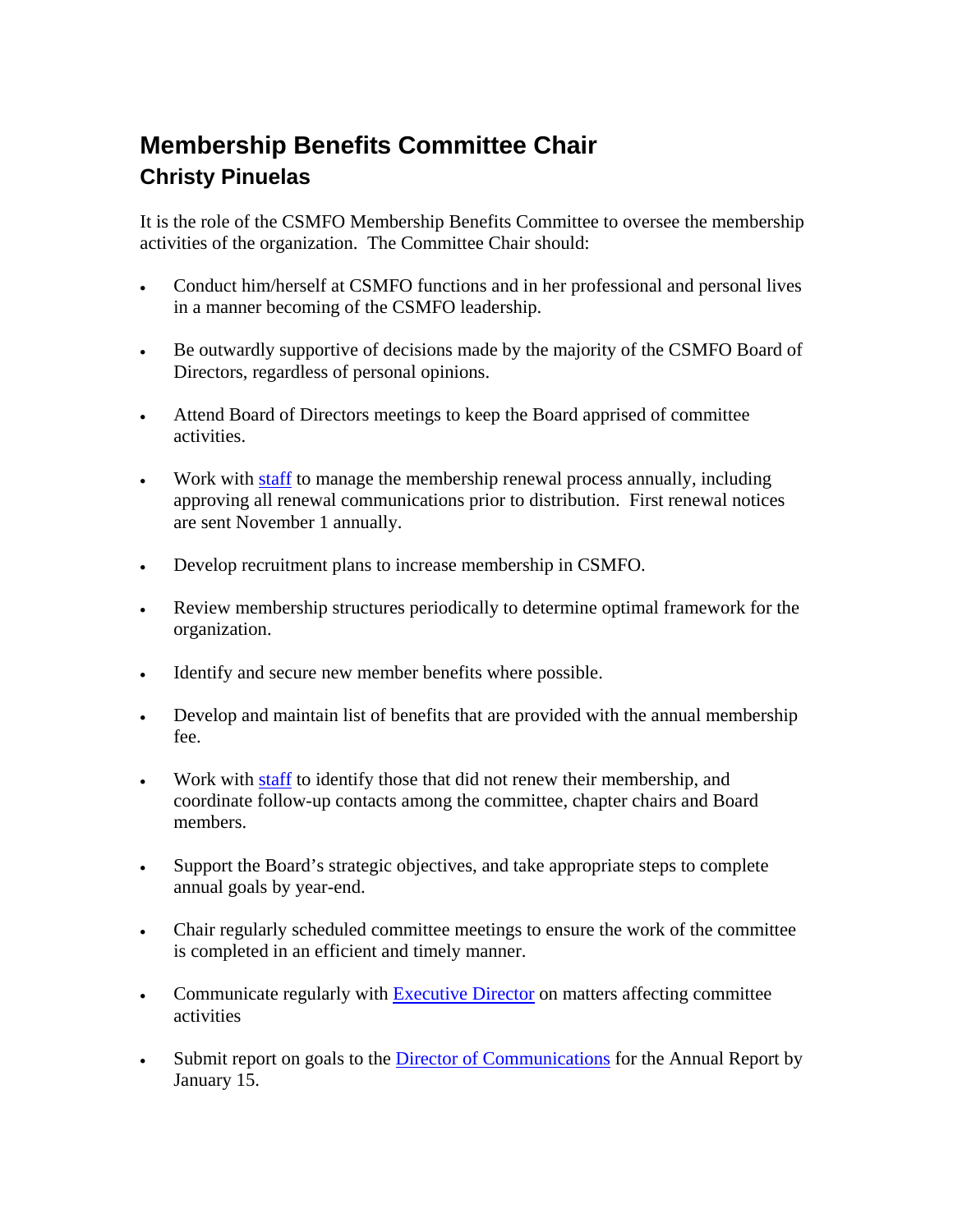#### **Professional Standards & Recognition Committee Chair Scott Catlett**

It is the role of the CSMFO Professional Standards & Recognition Committee to promote the highest standards of budgeting and financial reporting and to provide opportunities for recognition to members that achieve such standards. The Committee Chair should:

- Conduct him/herself at CSMFO functions and in him professional and personal lives in a manner becoming of the CSMFO leadership.
- Be outwardly supportive of decisions made by the majority of the CSMFO Board of Directors, regardless of personal opinions.
- Attend Board of Directors meetings to keep the Board apprised of committee activities.
- Review and revise the application documents for the budget and CAFR awards as needed. Coordinate with staff the posting of new documents on the website.
- Secure and coordinate reviewers so that all budgets and CAFRs are reviewed in a timely manner.
- Provide list of those to receive certificates to **staff**; coordinate delivery of certificates with staff.
- Provide recommendations on issues relating to professional standards as requested by the Board.
- Support the Board's strategic objectives, and take appropriate steps to complete annual goals by year-end.
- Chair regularly scheduled committee meetings to ensure the work of the committee is completed in an efficient and timely manner.
- Communicate regularly with Executive Director on matters affecting committee activities.
- Submit report on goals to the Director of Communications for the Annual Report by January 15.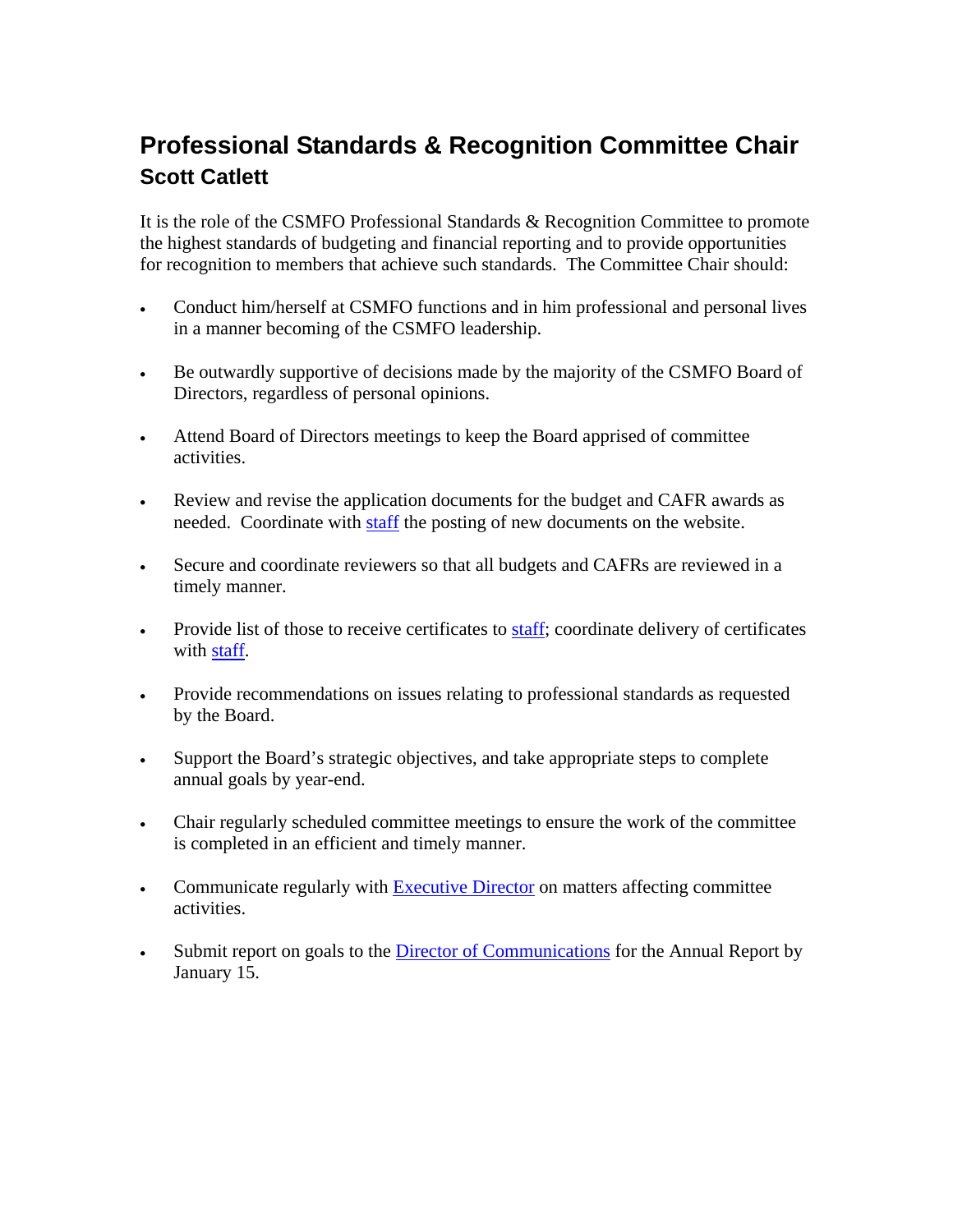### **Technology Committee Chair Barbara Boswell**

It is the role of the CSMFO Technology Committee to maintain and enhance the use of technology in providing services to CSMFO members. The Committee Chair should:

- Conduct him/herself at CSMFO functions and in her professional and personal lives in a manner becoming of the CSMFO leadership.
- Be outwardly supportive of decisions made by the majority of the CSMFO Board of Directors, regardless of personal opinions.
- Attend Board of Directors meetings to keep the Board apprised of committee activities.
- Look for ways to utilize technology to enhance CSMFO's ability to provide services or information sharing to or among members.
- Provide direction to staff regarding website updates and necessary maintenance.
- Monitor general membership listserv, notifying Executive Director of any violations that may need to be addressed. Periodically post guideline reminders to the listserv.
- Coordinate social media activities for CSMFO, as determined necessary.
- Support the initiatives of the other committees to more effectively and/or efficiently gather and disseminate information.
- Support the Board's strategic objectives, and take appropriate steps to complete annual goals by year-end.
- Chair regularly scheduled committee meetings to ensure the work of the committee is completed in an efficient and timely manner.
- Communicate regularly with Executive Director on matters affecting committee activities.
- Submit report on goals to the Director of Communications for the Annual Report by January 15.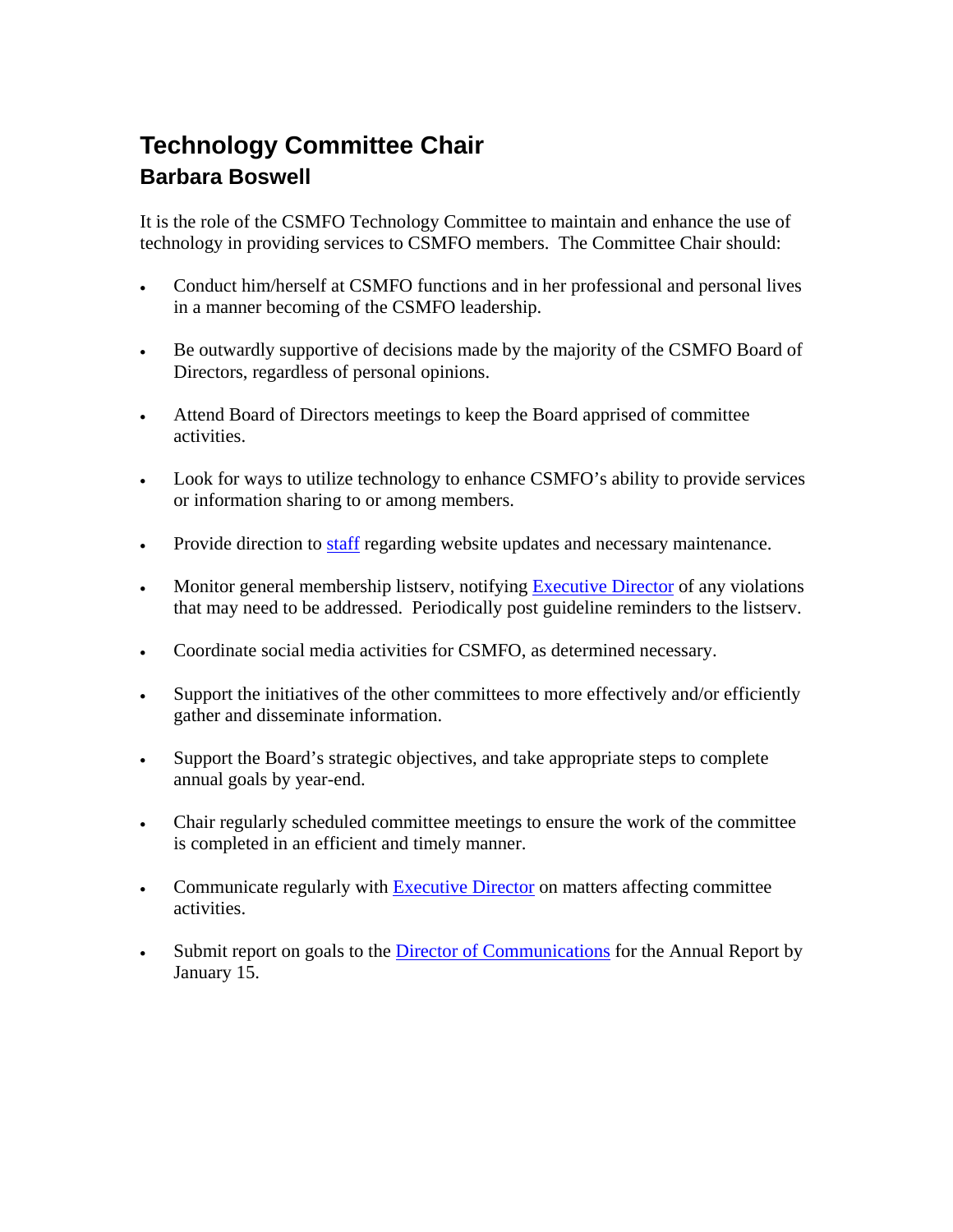#### **League of California Cities Policy Committee Appointees**

CSMFO is provided a representative on each of the League of California Cities policy committees. Appointments should be made by October 31 annually. CSMFO representatives should:

- Conduct themselves at CSMFO functions and in their professional and personal lives in a manner becoming of the CSMFO leadership.
- Be outwardly supportive of decisions made by the majority of the CSMFO Board of Directors, regardless of personal opinions.
- Attend Board of Directors meetings to keep the Board apprised of committee activities.
- Attend all policy committee meetings. Attendance at a minimum of 66% of the meetings is required, or the representative may be replaced.
- Submit report on goals to the Director of Communications for the Annual Report by January 15.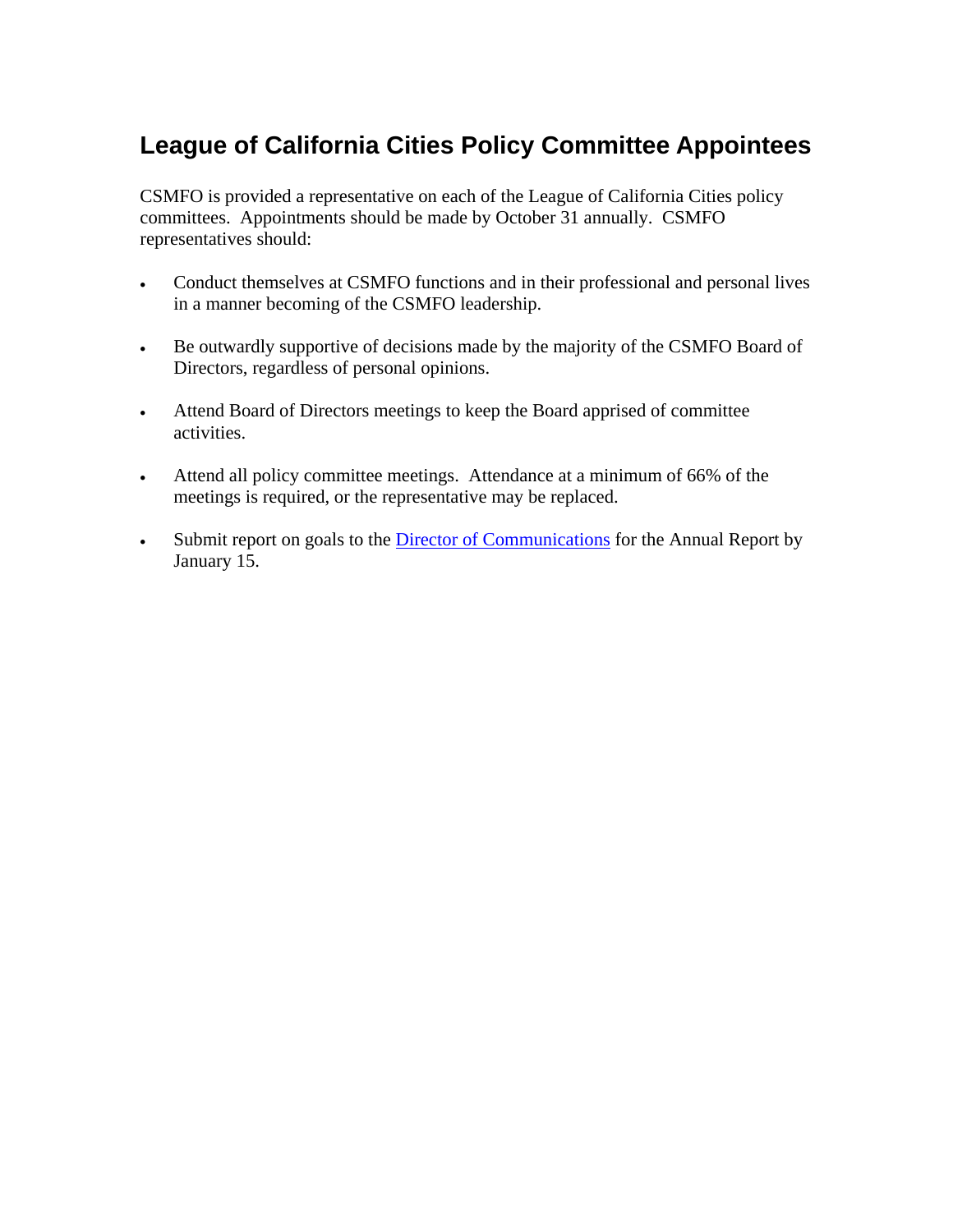## **Chapter Chairs**

CSMFO has twenty (20) chapters arranged geographically throughout the state of California. CSMFO chapter chairs should:

- Conduct themselves at CSMFO functions and in their professional and personal lives in a manner becoming of the CSMFO leadership.
- Be outwardly supportive of decisions made by the majority of the CSMFO Board of Directors, regardless of personal opinions.
- Attend Board of Directors meetings to keep the Board apprised of committee activities.
- Coordinate chapter meetings, including speakers and facilities, as well as market meetings to chapter members.
- Attend chapter chair conference calls held by the Past President.
- Communicate with Board liaison; ensure they are invited to all chapter meetings.
- Maintain any and all financial accounts of the chapter outside of CSMFO books.
- Submit report on goals to the Director of Communications for the Annual Report by January 15.